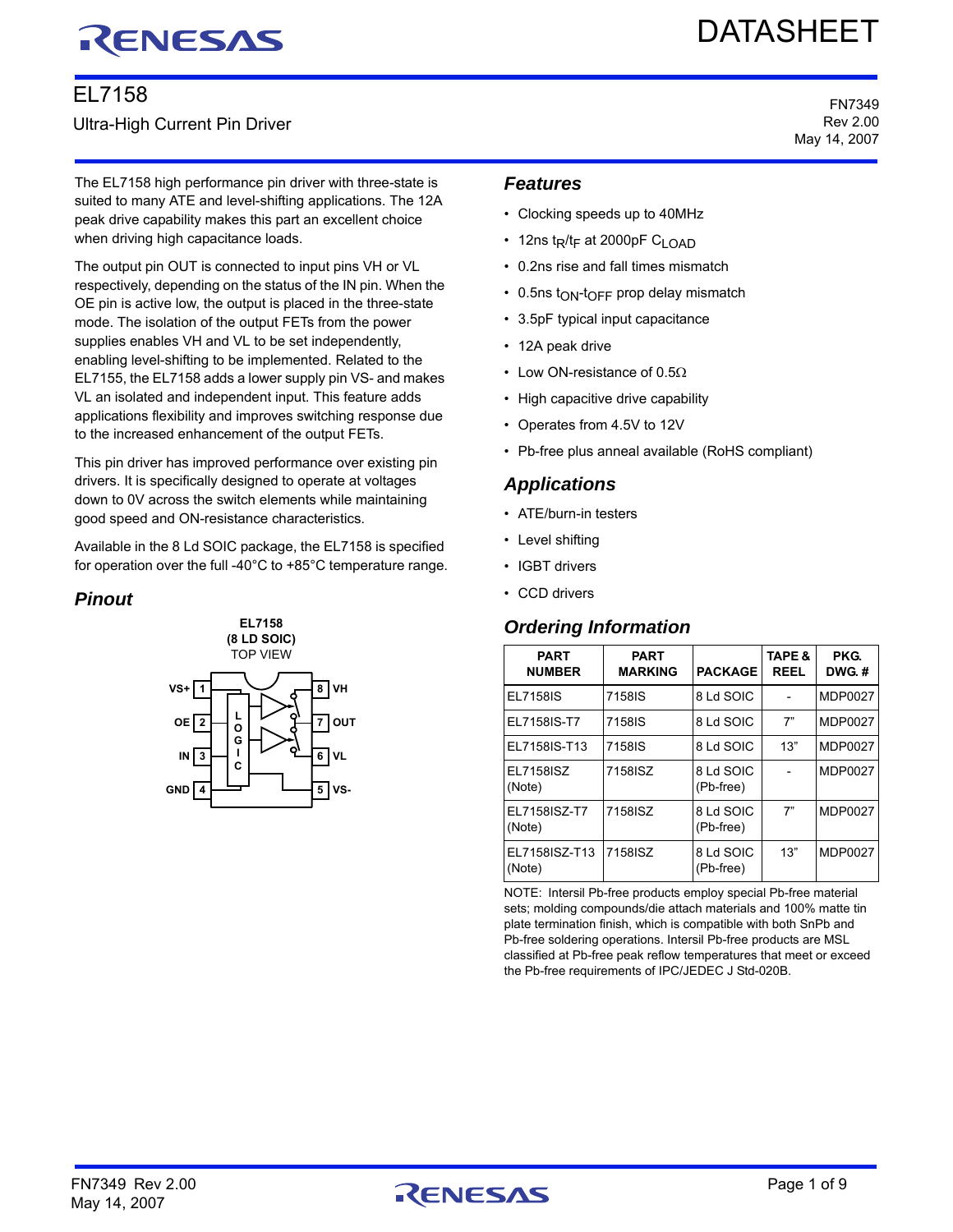### **Absolute Maximum Ratings**  $(T_A = +25^\circ C)$  **Thermal Information**

| Supply Voltage $(V_S + to V_{S} -) \ldots \ldots \ldots \ldots \ldots \ldots \ldots \ldots \ldots +18V$ |  |
|---------------------------------------------------------------------------------------------------------|--|
| Input Voltage $\dots \dots \dots \dots \dots \dots \dots \dots \dots \vee_{S}$ -0.3V, $V_S$ +0.3V       |  |
|                                                                                                         |  |

| Ambient operating Temperature 40°C to +85°C      |  |
|--------------------------------------------------|--|
|                                                  |  |
| Power Dissipation  see curves                    |  |
|                                                  |  |
| http://www.intersil.com/pbfree/Pb-FreeReflow.asp |  |

*CAUTION: Stresses above those listed in "Absolute Maximum Ratings" may cause permanent damage to the device. This is a stress only rating and operation of the device at these or any other conditions above those indicated in the operational sections of this specification is not implied.*

*IMPORTANT NOTE: All parameters having Min/Max specifications are guaranteed. Typical values are for information purposes only. Unless otherwise noted, all tests are at the specified temperature and are pulsed tests, therefore: TJ = TC = TA*

|  | <b>Electrical Specifications</b> $V_{S^+} = +12V$ , $V_H = +12V$ , $V_L = 0V$ , $V_{S^-} = 0V$ , $T_A = +25^\circ C$ , unless otherwise specified. |
|--|----------------------------------------------------------------------------------------------------------------------------------------------------|
|--|----------------------------------------------------------------------------------------------------------------------------------------------------|

| <b>PARAMETER</b>                 | <b>DESCRIPTION</b><br><b>CONDITION</b>           |                                   | <b>MIN</b> | <b>TYP</b> | <b>MAX</b>   | <b>UNIT</b> |
|----------------------------------|--------------------------------------------------|-----------------------------------|------------|------------|--------------|-------------|
| <b>INPUT</b>                     |                                                  |                                   |            |            |              |             |
| $\mathsf{V}_{\mathsf{IH}}$       | Logic '1' Input Voltage                          |                                   | 2.4        |            |              | $\vee$      |
| ŀщ                               | Logic '1' Input Current                          | $V_{\text{IH}} = V_S +$           |            | 0.1        | 10           | μA          |
| $V_{IL}$                         | Logic '0' Input Voltage                          |                                   |            |            | 0.8          | $\vee$      |
| I <sub>IL</sub>                  | Logic '0' Input Current                          | $V_{IL} = 0V$                     |            | 0.1        | 10           | μA          |
| $C_{IN}$                         | Input Capacitance                                |                                   |            | 3.5        |              | pF          |
| $R_{IN}$                         | Input Resistance                                 |                                   |            | 50         |              | МΩ          |
| <b>OUTPUT</b>                    |                                                  |                                   |            |            |              |             |
| R <sub>OVH</sub>                 | ON-Resistance V <sub>H</sub> to OUT              | $I_{\text{OUT}} = -500 \text{mA}$ |            | 0.5        | $\mathbf{1}$ | Ω           |
| RovL                             | ON-Resistance VL to OUT                          | $IOUT = +500mA$                   |            | 0.5        | $\mathbf{1}$ | Ω           |
| <b>IOUT</b>                      | Output Leakage Current                           | $OE = 0V$ , $OUT = V_H/V_L$       |            | 0.1        | 10           | μA          |
| <b>I</b> <sub>PK</sub>           | Peak Output Current                              | Source                            |            | 12         |              | Α           |
|                                  | (linear resistive operation)                     | Sink                              |            | 12         |              | A           |
| $I_{DC}$                         | Continuous Output Current                        | Source/Sink                       | 500        |            |              | mA          |
| <b>POWER SUPPLY</b>              |                                                  |                                   |            |            |              |             |
| Is                               | Power Supply Current                             | Inputs = $VS$ +                   |            | 1.3        | 3            | mA          |
| <b>I<sub>VH</sub></b>            | Off Leakage at V <sub>H</sub> and V <sub>L</sub> | $V_H$ , $V_L = 0V$                |            | 4          | 10           | μA          |
| <b>SWITCHING CHARACTERISTICS</b> |                                                  |                                   |            |            |              |             |
| $t_{\mathsf{R}}$                 | <b>Rise Time</b>                                 | $C_L = 2000pF$                    |            | 12.0       |              | ns          |
| tF                               | Fall Time                                        | $C_L = 2000pF$                    |            | 12.2       |              | ns          |
| $t_{RF\Delta}$                   | $t_R$ , $t_F$ Mismatch                           | $C_L = 2000pF$                    |            | 0.2        |              | ns          |
| $t_{d-1}$                        | Turn-Off Delay Time                              | $C_L = 2000pF$                    |            | 22.5       |              | ns          |
| $t_{d-2}$                        | Turn-On Delay Time                               | $C_L = 2000pF$                    |            | 22.0       |              | ns          |
| $t_{d\Delta}$                    | t <sub>d-1</sub> -t <sub>d-2</sub> Mismatch      | $C_L = 2000pF$                    |            | 0.5        |              | ns          |
| $t_{d-3}$                        | Three-State Delay Enable                         |                                   |            | 22         |              | ns          |
| $t_{d-4}$                        | Three-State Delay Disable                        |                                   |            | 22         |              | ns          |
| SR+                              | VOUT <sup>+</sup> Slew Rate                      | $R_{LOAD} = 6\Omega$              |            | 800        |              | $V/\mu s$   |
| SR-                              | VOUT-Slew Rate                                   | $R_{LOAD} = 6\Omega$              |            | 800        |              | $V/\mu s$   |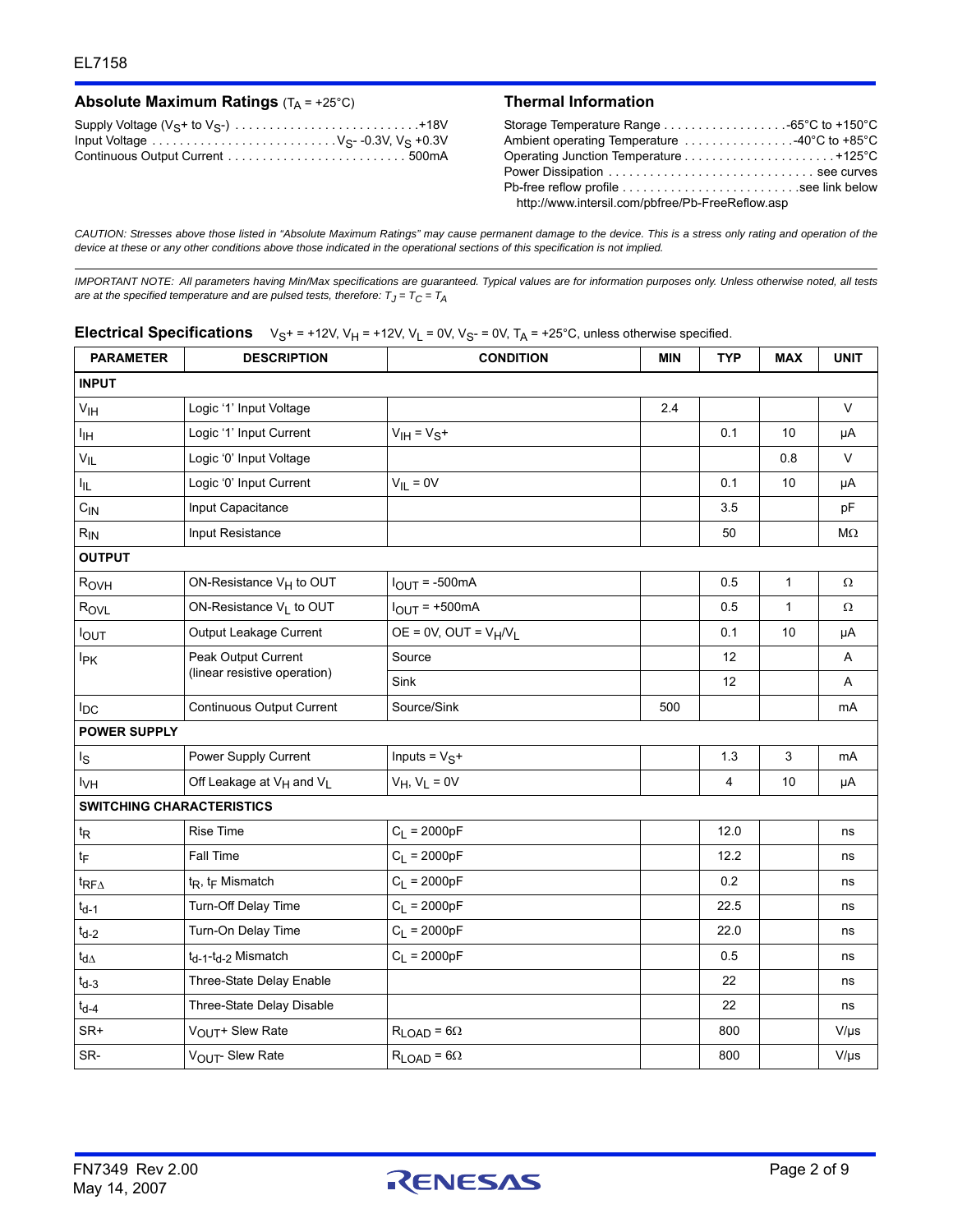| <b>PARAMETER</b>        | <b>DESCRIPTION</b><br><b>CONDITION</b><br><b>MIN</b> |                             | <b>TYP</b> | <b>MAX</b>     | <b>UNIT</b> |           |
|-------------------------|------------------------------------------------------|-----------------------------|------------|----------------|-------------|-----------|
| <b>INPUT</b>            |                                                      |                             |            |                |             |           |
| V <sub>IH</sub>         | Logic '1' Input Voltage                              |                             | 2.0        |                |             | $\vee$    |
| Ιщ                      | Logic '1' Input Current                              | $V_{IH} = V_S +$            |            | 0.1            | 10          | μA        |
| $V_{IL}$                | Logic '0' Input Voltage                              |                             |            |                | 0.8         | $\vee$    |
| ŀμ,                     | Logic '0' Input Current                              | $V_{IL} = 0V$               |            | 0.1            | 10          | μA        |
| $C_{IN}$                | Input Capacitance                                    |                             |            | 3.5            |             | pF        |
| $R_{IN}$                | Input Resistance                                     |                             |            | 50             |             | $M\Omega$ |
| <b>OUTPUT</b>           |                                                      |                             |            |                |             |           |
| R <sub>OVH</sub>        | ON-Resistance V <sub>H</sub> to OUT                  | $I_{OUT} = -500mA$          |            | 0.5            | 1           | Ω         |
| RovL                    | ON-Resistance VL to OUT                              | $I_{\text{OUT}}$ = +500mA   |            | 0.5            | 1           | Ω         |
| <b>IOUT</b>             | Output Leakage Current                               | $OE = 0V$ , $OUT = V_H/V_L$ |            | 0.1            | 10          | μA        |
| l <sub>PK</sub>         | Peak Output Current                                  | Source                      |            | 1.2            |             | Α         |
|                         | (linear resistive operation)                         | Sink                        |            | 1.2            |             | Α         |
| $I_{DC}$                | Continuous Output Current                            | Source/Sink                 | 500        |                |             | mA        |
| <b>POWER SUPPLY</b>     |                                                      |                             |            |                |             |           |
| ls                      | Power Supply Current                                 | Inputs = $VS$ +             |            | $\mathbf{1}$   | 2.5         | mA        |
| $V_H$                   | Off Leakage at V <sub>H</sub> and V <sub>L</sub>     | $V_H$ , $V_L = 0V$          |            | $\overline{4}$ | 10          | μA        |
|                         | <b>SWITCHING CHARACTERISTICS</b>                     |                             |            |                |             |           |
| $t_{\mathsf{R}}$        | <b>Rise Time</b>                                     | $C_L = 2000pF$              |            | 11             |             | ns        |
| tF                      | Fall Time                                            | $C_L = 2000pF$              |            | 11             |             | ns        |
| $t_{\mathsf{RF}\Delta}$ | $t_R$ , $t_F$ Mismatch                               | $C_1 = 2000pF$              |            | 0              |             | ns        |
| $t_{d-1}$               | Turn-Off Delay Time                                  | $C_L = 2000pF$              |            | 20.5           |             | ns        |
| $t_{d-2}$               | Turn-On Delay Time                                   | $C_L = 2000pF$              |            | 20.0           |             | ns        |
| $t_{d\Delta}$           | t <sub>d-1</sub> -t <sub>d-2</sub> Mismatch          | $C_L = 2000pF$              |            | 0.5            |             | ns        |
| $t_{d-3}$               | Three-State Delay Enable                             |                             |            | 20             |             | ns        |
| $t_{d-4}$               | Three-State Delay Disable                            |                             |            | 20             |             | ns        |
| SR+                     | VOUT <sup>+</sup> Slew Rate                          | $R_{LOAD} = 6\Omega$        |            | 80             |             | $V/\mu s$ |
| SR-                     | VOUT-Slew Rate                                       | $R_{LOAD} = 6\Omega$        |            | 80             |             | $V/\mu s$ |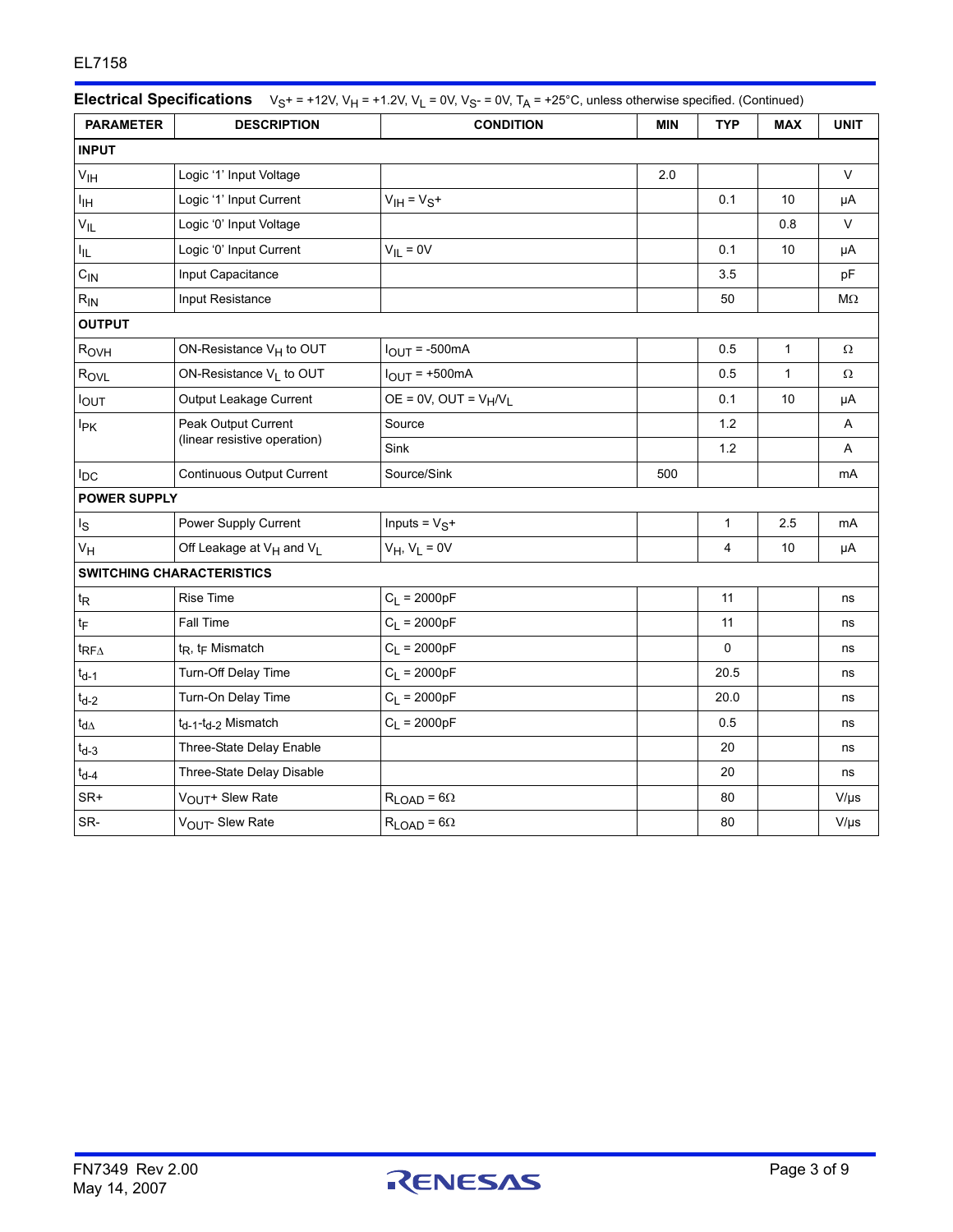# *Typical Performance Curves*





FIGURE 3. "ON"-RESISTANCE vs SUPPLY VOLTAGE (V<sub>S</sub>+) FIGURE 4. RISE/FALL TIME vs SUPPLY VOLTAGE









**T = +25°C**

**2.0**

FIGURE 1. INPUT THRESHOLD vs SUPPLY VOLTAGE FIGURE 2. QUIESCENT SUPPLY CURRENT vs SUPPLY **VOLTAGE**



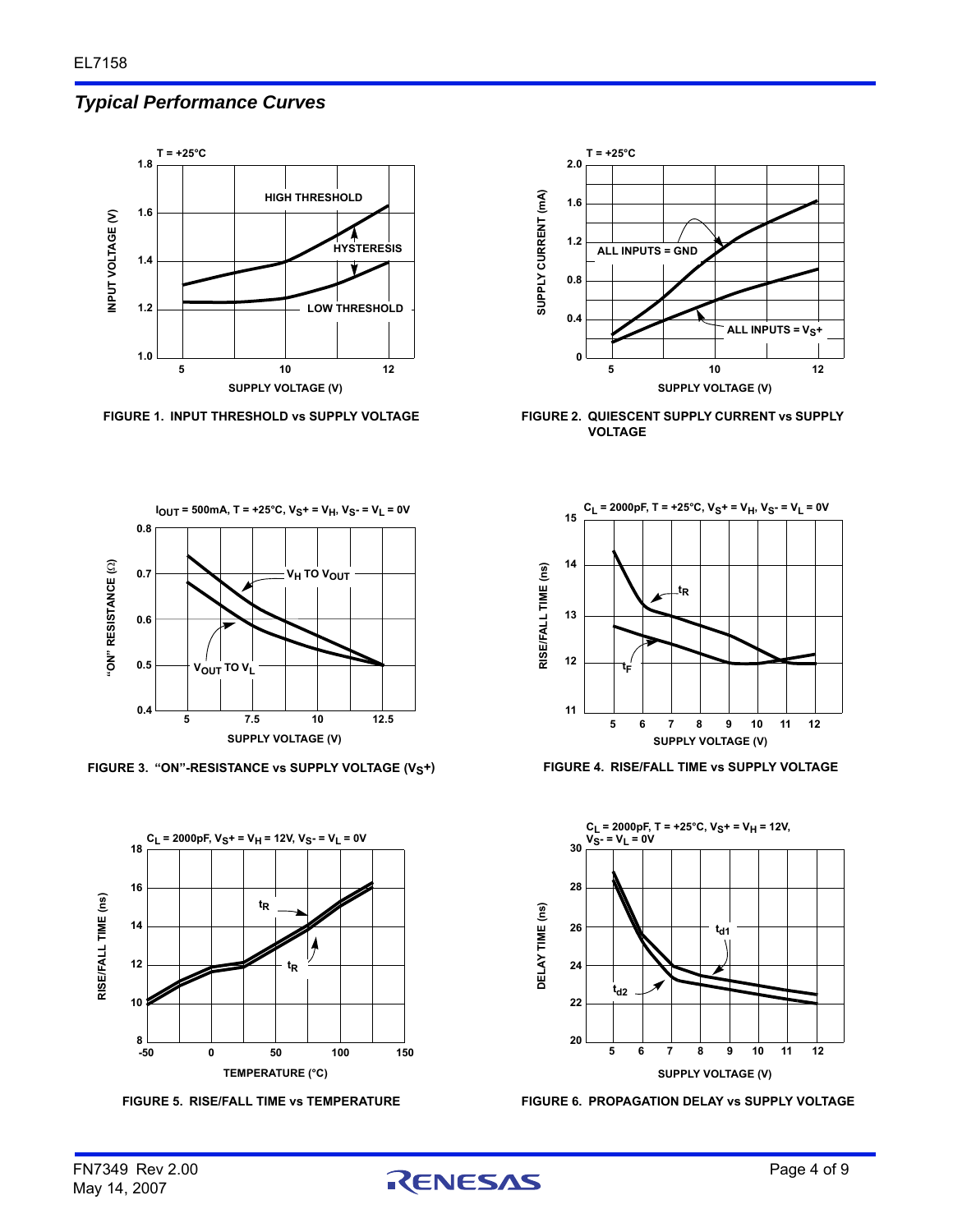# *Typical Performance Curves* **(Continued)**





**FIGURE 9. SUPPLY CURRENT vs LOAD CAPACITANCE FIGURE 10. SUPPLY CURRENT vs FREQUENCY**



**FIGURE 11. PACKAGE POWER DISSIPATION vs AMBIENT TEMPERATURE**



FIGURE 7. PROPAGATION DELAY vs TEMPERATURE **FIGURE 8. RISE/FALL TIME vs LOAD CAPACITANCE** 





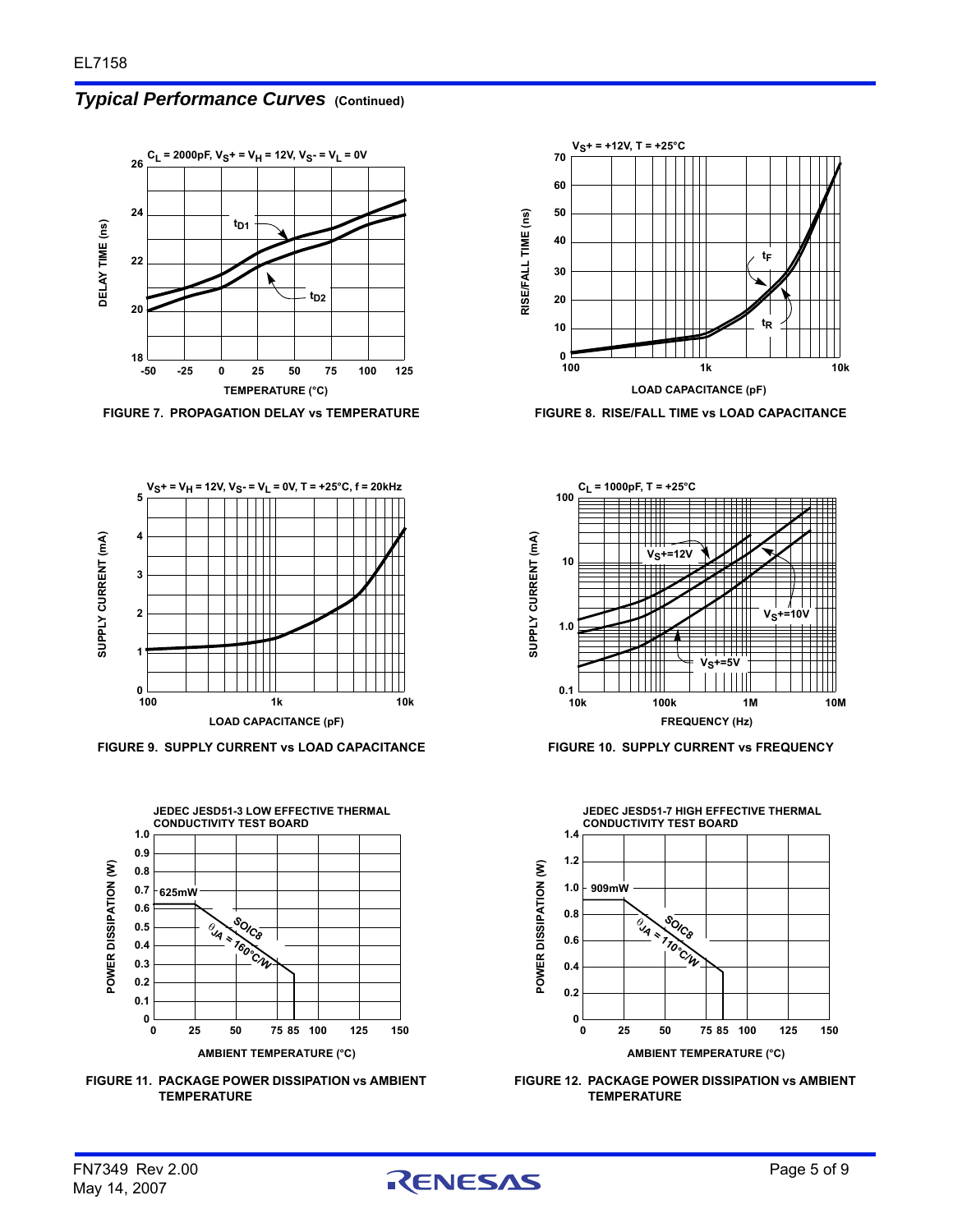**TABLE 1. TRUTH TABLE**

| 0E | IN | <b>OUT</b>  |
|----|----|-------------|
|    |    | Three-State |
|    |    | Three-State |
|    |    | Vн          |
|    |    |             |

**TABLE 2. OPERATING VOLTAGE RANGE**

<span id="page-5-0"></span>

| <b>PIN</b>           | MIN | <b>MAX</b> |
|----------------------|-----|------------|
| $V_S$ - to GND       | -5  | 0          |
| $V_S$ + to $V_{S^-}$ | 5   | 18         |
| $V_H$ to $V_I$       | ŋ   | 12         |
| $V_S$ + to $V_H$     | ŋ   | 12         |
| $V_S$ + to GND       | 5   | 12         |
| $V_1$ to $V_{S^-}$   | ŋ   | 12         |
| Three-State Output   |     | Vн         |



**FIGURE 13. TIMING DIAGRAM**



**FIGURE 14. STANDARD TEST CONFIGURATION**

© Copyright Intersil Americas LLC 2003-2007. All Rights Reserved. All trademarks and registered trademarks are the property of their respective owners.

For additional products, see [www.intersil.com/en/products.html](http://www.intersil.com/en/products.html?utm_source=Intersil&utm_medium=datasheet&utm_campaign=disclaimer-ds-footer)

[Intersil products are manufactured, assembled and tested utilizing ISO9001 quality systems as noted](http://www.intersil.com/en/products.html?utm_source=Intersil&utm_medium=datasheet&utm_campaign=disclaimer-ds-footer) in the quality certifications found at [www.intersil.com/en/support/qualandreliability.html](http://www.intersil.com/en/support/qualandreliability.html?utm_source=Intersil&utm_medium=datasheet&utm_campaign=disclaimer-ds-footer)

*Intersil products are sold by description only. Intersil may modify the circuit design and/or specifications of products at any time without notice, provided that such modification does not, in Intersil's sole judgment, affect the form, fit or function of the product. Accordingly, the reader is cautioned to verify that datasheets are current before placing orders. Information furnished by Intersil is believed to be accurate and reliable. However, no responsibility is assumed by Intersil or its subsidiaries for its use; nor for any infringements of patents or other rights of third parties which may result from its use. No license is granted by implication or otherwise under any patent or patent rights of Intersil or its subsidiaries.*

For information regarding Intersil Corporation and its products, see [www.intersil.com](http://www.intersil.com?utm_source=intersil&utm_medium=datasheet&utm_campaign=disclaimer-ds-footer)

May 14, 2007

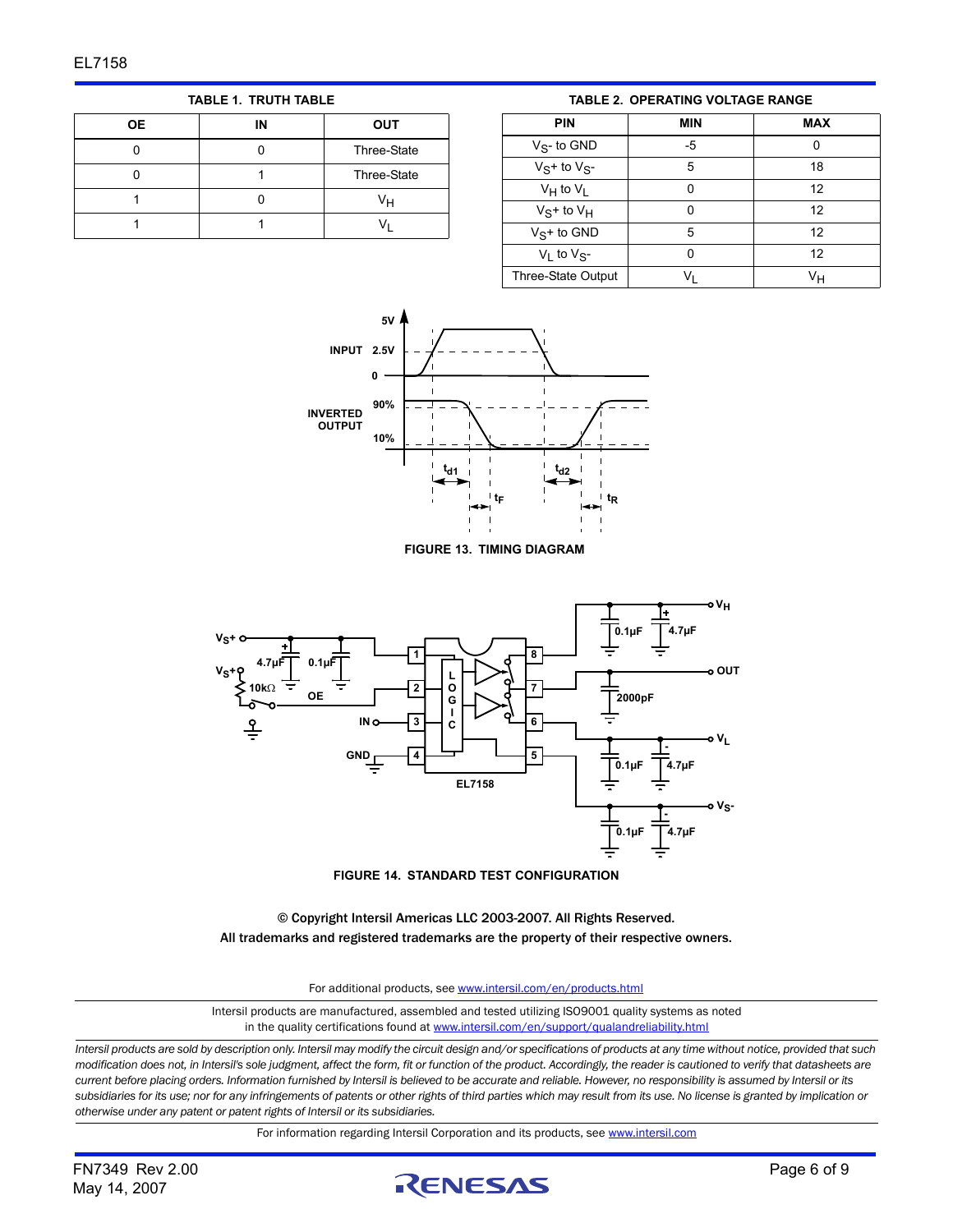# *Pin Descriptions*

| <b>PIN</b>       | <b>NAME</b> | <b>FUNCTION</b>         | <b>EQUIVALENT CIRCUIT</b>                                                                                                                                                   |
|------------------|-------------|-------------------------|-----------------------------------------------------------------------------------------------------------------------------------------------------------------------------|
| $\mathbf{1}$     | $VS+$       | Positive Supply Voltage |                                                                                                                                                                             |
| $\mathbf 2$      | OE          | Output Enable           | $V_S+Q$<br>INPUT <sub>O</sub><br>v <sub>s</sub> -d<br>Circuit 1                                                                                                             |
| $\mathfrak{S}$   | ${\sf IN}$  | Input                   | Reference Circuit 1                                                                                                                                                         |
| 4                | GND         | Ground                  |                                                                                                                                                                             |
| 5                | VS-         | Negative Supply Voltage |                                                                                                                                                                             |
| 6                | VL          | Lower Output Voltage    |                                                                                                                                                                             |
| $\boldsymbol{7}$ | OUT         | Output                  | - V <sub>H</sub><br>$V_S$ -o-<br>⊢∘<br>$oV_S+$<br>- V <sub>OUT</sub><br>$\mathsf{dv}_{\mathsf{S}}$ .<br>$V_S$ -0-<br>$\overline{\phantom{0}}$<br>$-V_L$<br><b>Circuit 2</b> |
| $\bf 8$          | VH          | High Output Voltage     |                                                                                                                                                                             |



**FIGURE 15. BLOCK DIAGRAM**

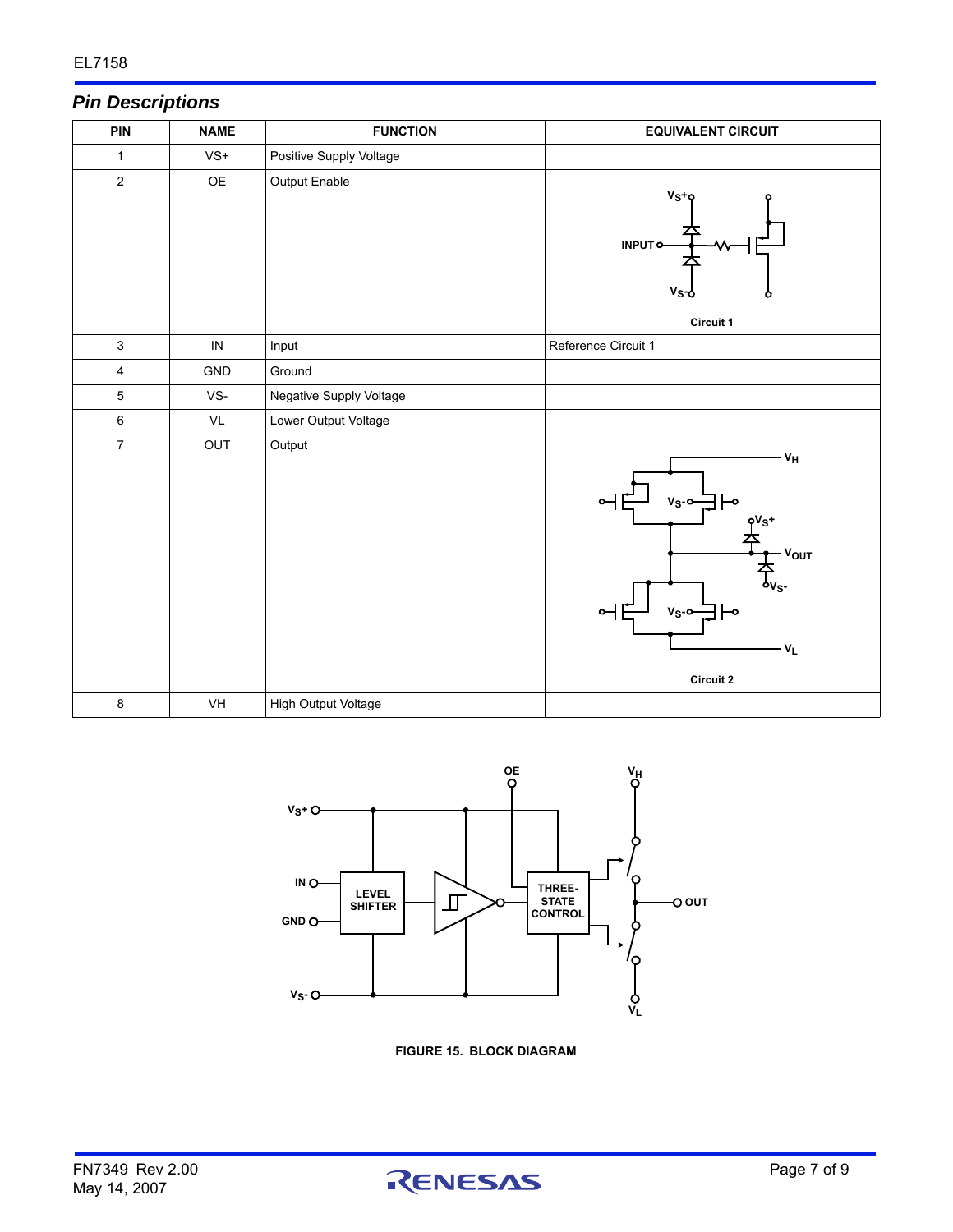# *Applications Information*

#### *Product Description*

The EL7158 is a high performance 40MHz pin driver. It contains two analog switches connecting VH and VL to OUT. Depending on the value of the IN pin, one of the two switches will be closed and the other switch open. An output enable (OE) is also supplied which opens both switches simultaneously.

Due to the topology of the EL7158, both the VH and VL pins can be connected to any voltage between the VS+ and VSpins, but VH must be greater than VL in order to prevent turning on the body diode at the output stage.

#### *Three-State Operation*

When the OE pin is low, the output is three-state (floating). The output voltage is the parasitic capacitance's voltage. It can be any voltage between VH and VL, depending on the previous state. At three-state, the output voltage can be pushed to any voltage between VH and  $V_L$ . The output voltage can't be pushed higher than VH or lower than VL since the body diode at the output stage will turn on.

#### *Supply Voltage Range and Input Compatibility*

The EL7158 is designed for operation on supplies from 5V to 18V (4.5V to 18V maximum). Table [2](#page-5-0) shows the specifications for the relationship between the VS+, VS-, VH, VL, and GND pins.

All input pins are compatible with both 3V and 5V CMOS signals. With a positive supply  $(V<sub>S</sub>+)$  of 5V, the EL7158 is also compatible with TTL inputs.

#### *Power Supply Bypassing*

When using the EL7158, it is very important to use adequate power supply bypassing. The high switching currents developed by the EL7158 necessitate the use of a bypass capacitor between the supplies ( $V_S$ + and  $V_S$ -) and GND pins. It is recommended that a 2.2µF tantalum capacitor be used in parallel with a 0.1µF low-inductance ceramic MLC capacitor. These should be placed as close to the supply pins as possible. It is also recommended that the  $V_H$  and  $V_L$  pins have some level of bypassing, especially if the EL7158 is driving highly capacitive loads.

#### *Power Dissipation Calculation*

When switching at high speeds, or driving heavy loads, the EL7158 drive capability is limited by the rise in die temperature brought about by internal power dissipation. For reliable operation die temperature must be kept below  $T_{JMAX}$ (+125°C). It is necessary to calculate the power dissipation for a given application prior to selecting the package type.

Power dissipation may be calculated:

$$
PD = (V_S \times I_S) + (C_{INT} \times V_S^2 \times f) + (C_L \times V_{OUT}^2 \times f)
$$
\n(EQ. 1)

where:

 $V_S$  is the total power supply to the EL7158 (from  $V_S$ + to GND)

 $V_{\text{OUT}}$  is the swing on the output ( $V_{\text{H}}$  -  $V_{\text{L}}$ )

 $C_L$  is the load capacitance

 $C<sub>INT</sub>$  is the internal load capacitance (100pF max)

 $I<sub>S</sub>$  is the quiescent supply current (3mA max)

f is frequency

Having obtained the application's power dissipation, a maximum package thermal coefficient may be determined, to maintain the internal die temperature below  $T_{JMAX}$ :

<span id="page-7-0"></span>
$$
\theta_{JA} = \frac{T_{JMAX} - T_{MAX}}{PD}
$$
 (EQ. 2)

where:

 $T_{JMAX}$  is the maximum junction temperature (+125 $^{\circ}$ C)

 $T<sub>MAX</sub>$  is the maximum operating temperature

PD is the power dissipation calculated above

 $\theta$ <sub>JA</sub> thermal resistance on junction to ambient

 $\theta_{JA}$  is 160°C/W for the SOIC8 package when using a standard JEDEC JESD51-3 single-layer test board. If T<sub>JMAX</sub> is greater than +125°C when calculated using Equation [2](#page-7-0) , then one of the following actions must be taken:

Reduce  $\theta_{JA}$  the system by designing more heat-sinking into the PCB (as compared to the standard JEDEC JESD51-3)

De-rate the application either by reducing the switching frequency, the capacitive load, or the maximum operating (ambient) temperature  $(T_{MAX})$